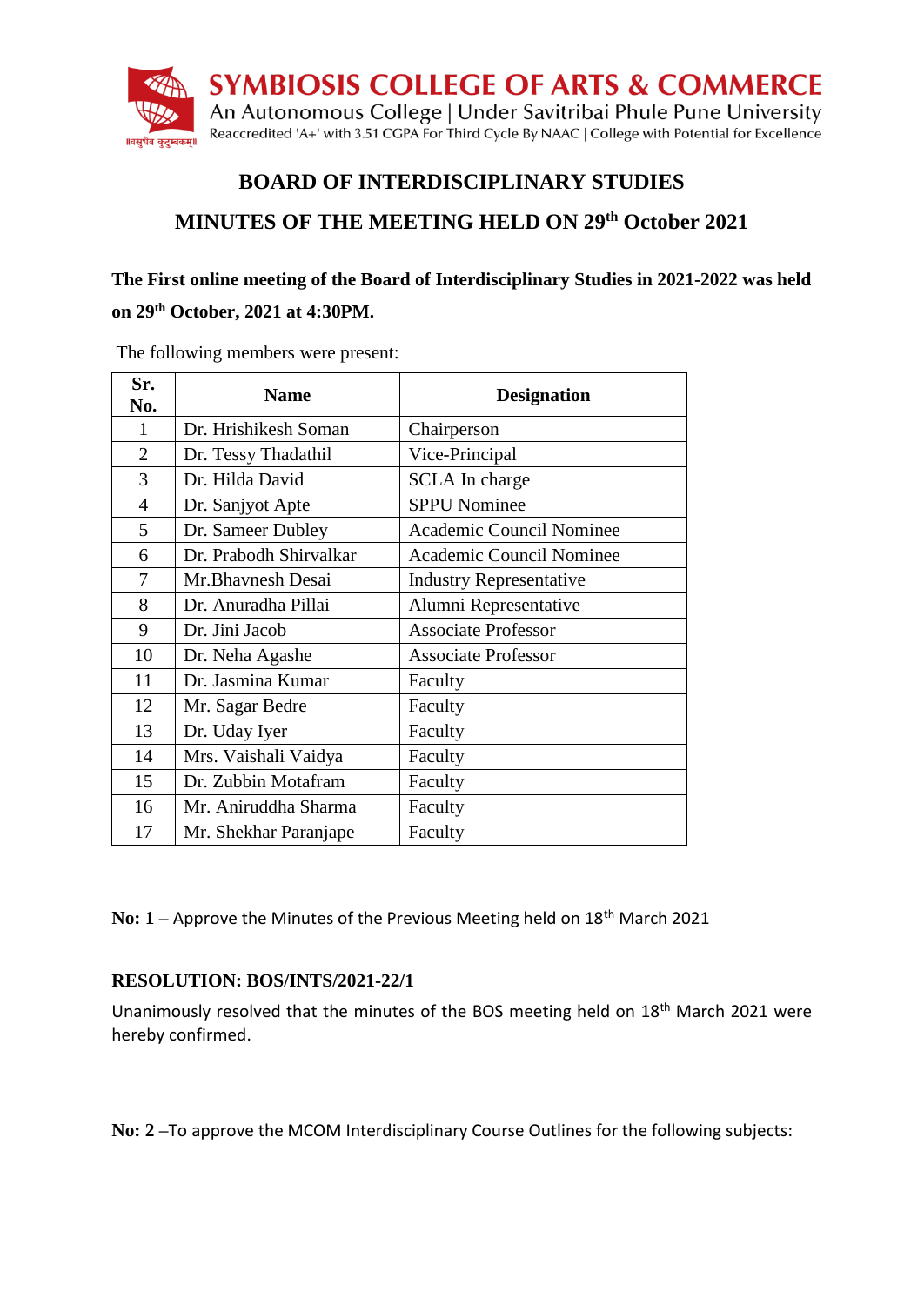| Sr.No.        | <b>Semester</b> | <b>Title of the Course</b>                     |
|---------------|-----------------|------------------------------------------------|
| 1             |                 | <b>Health and Wellness</b>                     |
| $\mathcal{P}$ |                 | Cyber Law                                      |
| 3             |                 | Non Verbal Communication                       |
| 4             | Ш               | Yoga Theory and Practices                      |
|               | Ш               | <b>Value Education</b>                         |
| 6             | Ш               | <b>Business and Global Politics</b>            |
|               | Ш               | Physical Education I and Physical Education II |

### **RESOLUTION: BOS/ INTS/2021-22/2**

Dr. Hilda David has given insights on MCOM Interdisciplinary Programme. For the MCOM Interdisciplinary Programme, following Course Outlines has been presented by respective faculty to all BOS Members.

- 1. Mr. Sagar Bendre presented the course outline for the course Cyber Law
- 2. Dr. Zubbin Motafram presented the course outline for the course Health and Wellness Management.
- 3. Dr. Neha Agashe presented the course outline for the course Business and Global Politics.
- 4. Dr. Uday Iyer presented the course outline for the course Non-verbal communication
- 5. Dr. Jasmina Kumar presented the course outline for the course Value Education
- 6. Mrs. Vaishali Vaidya presented the course outline for the course Yoga Theory and Practices

#### **Suggestions by the BOS-**

- Dr. Sameer Dubley mentioned to add number of hours and no. of credits of every course in all course outlines to bring uniformity in all the courses.
- Dr.Sanjyot Apte suggested to add in Case studies for the course Business and Global **Politics**
- Dr.Sameer Dubley and Dr. Prabodh Shirvalkar suggested for the course Value Education to add the story Prateema , Intelect v/s emotions v/s Spirit Vis-à-vis . The course could include a bit of Vedant,Philosophy some parts of the Ramayan and Mahabharat
- Dr.Sameer Dubley suggested to reduce the syllabus of Yoga.
- Dr.Sanjyot Apte suggested to reduce the syllabus of Physical Education I and Physical Education II

Dr. Hilda David had confirmed that changes will be made accordingly. It was uniformly decided that the respective faculty will revise and update course outlines according to the suggestions given by BOS members. Course outlines of Health and Wellness, Yoga Theory and Practices, Non Verbal Communication, Value Education, Cyber Law, Business and Global Politics were approved unanimously by all BOS Members.

**No. 3 –** To approve the Physical Education – Two course outlines ( Physical Education 1 and Physical Education 2 )

#### **RESOLUTION: BOS/ INTS/2021-22/3**

Mr. Aniruddh Sharma has presented two course outlines of Physical Education I and Physical Education II which is newly introducing for First Year Students. Course Outlines of Physical Education I and Physical Education II unanimously approved by BOS members.